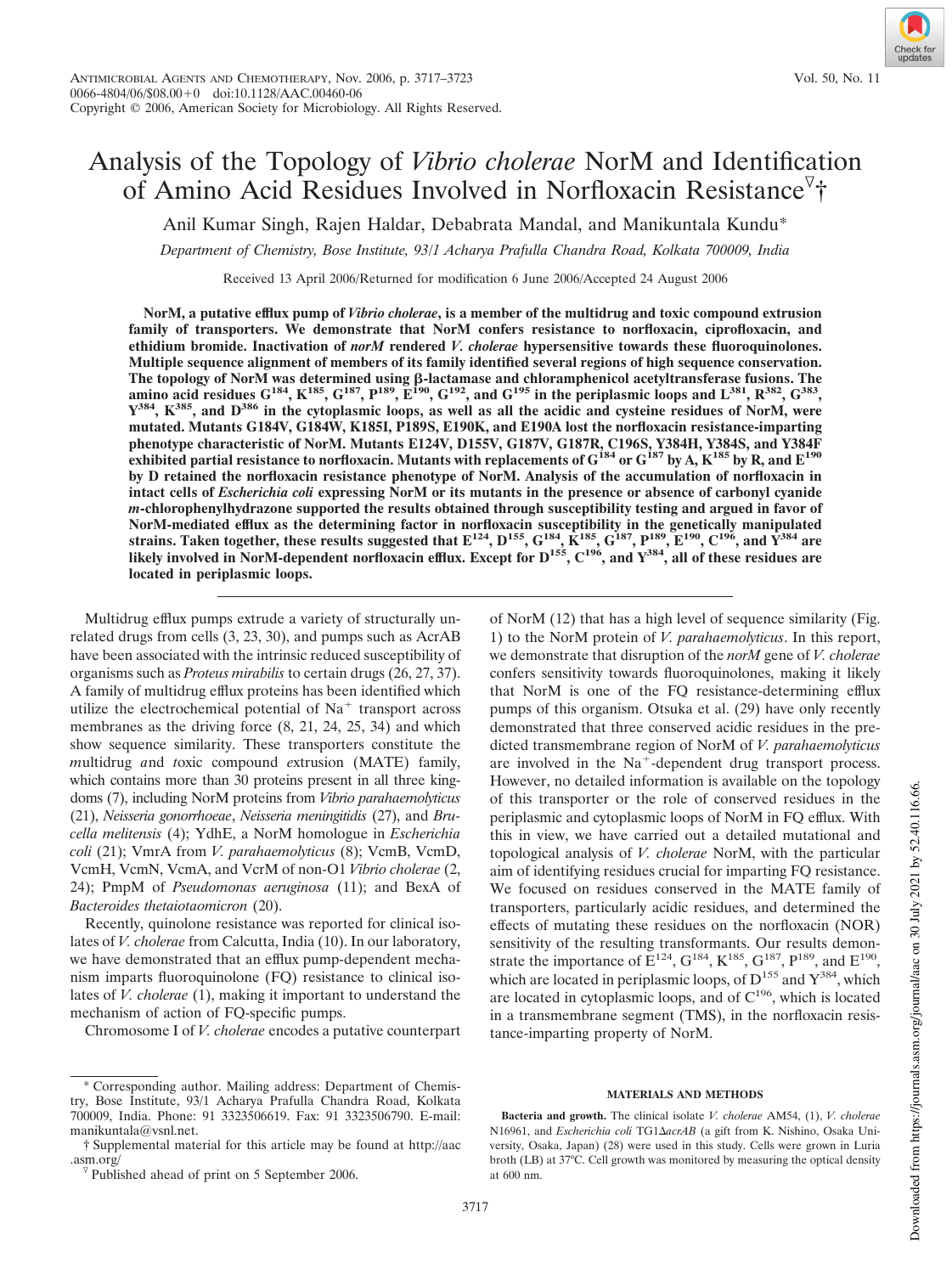| Vp | ---------MHRYKEEASSLIKLATPVLIASVAQTGMGFVDTVMAGGVTQTDMAAVSVAS                                 | 51  |
|----|----------------------------------------------------------------------------------------------|-----|
| Vc | -----MENSVHRYKKEASNLIKLATPVLIASVAOTGMGFVDTIMAGGVSAIDMAAVSIAA                                 | 55  |
| Ec | ---------MOKYISEARLLLALAIPVILAOIAOTAMGFVDTVMAGGYSATDMAAVAIGT                                 | 51  |
| Nm | MLLDLNRFSFSVFLKEVRLLTALALPMLLAOVAOVGIGFVDTVMAGGAGKEDLAAVALGS                                 | 60  |
|    | $\pm$ , *, * ** *:::*,:**,.:*****:**:***<br>$* : * * * : : : :$<br>$\cdot$ $\cdot$           |     |
| Vp | SIWLPSILFGIGLLMALVPVVAQLNGSARREKIPFEIQQGVVLALLISIPIIGVLLQTQF                                 | 111 |
| Vc | SIWLPSILFGVGLLMALVPVVAOLNGAGROHKIPFEVHOGLILALLVSVPIIAVLFOTOF                                 | 115 |
| Ec | SIWLPAILFGHGLLLALTPVIAOLNGSGRRERIAHOVROGFWLAGFVSVLIMLVLWNAGY                                 | 111 |
| Nm | SAFATVYITFMGIMAALNPMIAQLYGAGKTDEVGETGRQGIWFGLFLGVFGMVLMWAAIT                                 | 120 |
|    | *:: ** *::*** *:.: :<br>$1**$ , $1$ , $11$ , $1$ , $11$<br>$*$ :<br>$\ddot{\phantom{a}}$     |     |
|    |                                                                                              |     |
| Vp | ILQLMD-VEAVMADKTVGYIHAVIFAVPAFLLFQTLRSFTDGMSLTKPAMVIGFIGLLLN                                 | 170 |
| Vc | IIRFMD-VEEAMATKTVGYMHAVIFAVPAYLLFQALRSFTDGMSLTKPAMVIGFIGLLLN                                 | 174 |
| Ec | IIRSMONIDPALADKAVGYLRALLWGAPGYLFFOVARNOCEGLAKTKPGMVMGFIGLLVN                                 | 171 |
| Nm | PFRNWLTLSDYVEGTMAQYMLFTSLAMPAAMVHRALHAYASSLNRPRLIMLVSFAAFVLN                                 | 180 |
|    | $1.111 + 1.111$<br>. *. ::. :   :   .:   *::.* .:::*<br>$\cdots$                             |     |
|    |                                                                                              |     |
| Vp | IPLNWIFVYGKFGAPELGGVGCGVATTIVYWVMFALLLAYVMTSSRLKSINVFGEYHKPQ                                 | 230 |
| Vc | IPLNWIFVYGKFGAPELGGVGCGVATAIVYWIMLLLLLFYIVTSKRLAHVKVFETFHKPO                                 | 234 |
| Ec | IPVNYIFIYGHFGMPELGGVGCGVATAAVYWVMFLAMVSYIKRARSMRDIRNEKGTAKPD                                 | 231 |
| Nm | VPLNYIFVYGKFGMPALGGAGCGLATMAVFWFSALALWIYIAKENFFRPFGLTAKFGKPD                                 | 240 |
|    | :*:*:**:**:** * ***.***:**<br>$* : *$ .<br>$*$ :<br>$***:$<br>$\mathbf{r}$<br>$\mathbf{r}$ . |     |
|    |                                                                                              |     |
| Vp | WKAQVRLFKLGFPVAAALFFEVTLFAVVALLVSPLGPIIVAAHQVAINFSSLVFMLPMSV                                 | 290 |
| Vc | PKELIRLFRLGFPVAAALFFEVTLFAVVALLVAPLGSTVVAAHOVALNFSSLVFMFPMSI                                 | 294 |
| Еc | PAVMKRLIQLGLPIALALFFEVTLFAVVALLVSPLGIVDVAGHQIALNFSSLMFVLPMSL                                 | 291 |
| Nm | WAVFKOIWKIGAPIGLSYFLEASAFSFIVFLIAPFGEDYVAAOOVGISLSGILYMIPOSV                                 | 300 |
|    | :: ::* *:, : *:*,: *:,:,:*::*:*, **,:*:,.::::*,::::* *:                                      |     |
|    |                                                                                              |     |
| Vp | GAAVSIRVGHRLGEENVDGARVASRVGIMVGLALATITAIITVLSRELIAELYTNNPEVI                                 | 350 |
| Vc | GAAVSIRVGHKLGEODTKGAAIAANVGLMTGLATACITALLTVLFREOIALLYTENOVVV                                 | 354 |
| Ec | AAAVTIRVGYRLGQGSTLDAQTAARTGLMVGVCMATLTAIFTVSLREQIALLYNDNPEVV                                 | 351 |
| Nm | GSAGTVRIGFSLGRREFSRARYISGVSLVSGWMLAVITVLSLVLFRSPLVSMYNNDPAVL                                 | 360 |
|    | .:* ::*:*: **. *.:: * . * .* . *. :*.::<br>$\star$ :                                         |     |
|    |                                                                                              |     |
| Vp | TLAMQLLLFAAVYQCTDAVQVIAAGALRGYKDMRAIFNRTFIAYWILGLPTGYILGRTDW                                 | 410 |
| Vc | ALAMOLLLFAAIYQCMDAVQVVAAGSLRGYKDMTAIFHRTFISYWVLGLPTGYILGMTNW                                 | 414 |
| Еc | TLAAHLMLLAAVYQISDSIQVIGSGILRGYKDTRSIFYITFTAYWVLGLPSGYILALTDL                                 | 411 |
| Nm | SIAATVLLFAGLFQPADFTQCIASYALRGYKVTKVPMFIHAAAFWGCGLLPGYLLAYR--                                 | 418 |
|    | $: \mathbb{R}^n \times \mathbb{R}^n \times \mathbb{R}^n$<br>$\ddot{\phantom{a}}$             |     |
|    |                                                                                              |     |
| Vр | IVEP-MGAQGFWLGFIIGLTAAALMLGVRLRWMHRQEPDVQLNFSLQ<br>456                                       |     |
| Vc | LTEQPLGAKGFWLGFIIGLSAAALMLGQRLYWLQKQSDDVQLHLAAK<br>461                                       |     |
| Eс | VVEP-MGPAGFWIGFIIGLTSAAIMMMLRMRFLORLPSAIILORAAR<br>457                                       |     |
| Nm | ---FDMGIYGFWTALIASLTIAAIALVWCLELCSR--EMVRSHKAV-<br>459                                       |     |
|    |                                                                                              |     |

FIG. 1. Multiple alignment of the amino acid sequence of NorM with those of representative homologs in *Vibrio parahaemolyticus* (Vp), *Vibrio* cholerae (Vc), Neisseria meningitidis (Nm), and Escherichia coli (Ec), using CLUSTAL W. \*, identical residues; :, >60% homologous residues. The conserved regions G<sup>184</sup>KFGXP<sup>189</sup> and L<sup>381</sup>RGYKD<sup>386</sup> are overlined.

**Chemicals.** Ampicillin, NOR, streptomycin, erythromycin, doxorubicin, novobiocin, and carbonyl cyanide *m*-chlorophenylhydrazone (CCCP) were purchased from Sigma Chemical Co. Kanamycin, tetracycline, and chloramphenicol were purchased from Roche Applied Sciences, Germany. Ciprofloxacin (CIP) was a gift from Ranbaxy Laboratories, India. Ethidium bromide (EtBr) was purchased from Stratagene.

**Molecular biological procedures.** Standard procedures for cloning, analysis of DNA, PCR, and transformation were used (32). Enzymes used to manipulate DNA were obtained from Roche Applied Sciences. All constructs made by PCR were sequenced to verify their integrity. Kanamycin was used at a concentration of 50  $\mu$ g/ml, and ampicillin was used at a concentration of 100  $\mu$ g/ml.

The *norM* gene was amplified from genomic DNA of *V. cholerae* AM54, using the primer pair 5-AT**GCTAGC**TTGGAGAACTCTGTGCATCGTT-3 (sense) and 5'-ATGAATTCTTATGCTGCAAGGTGTAACTGTACG-3' (antisense), containing asymmetric NheI and EcoRI sites (in bold), and cloned between the NheI and EcoRI sites of the vector pET28a (Novagen) to generate pVC101. The NcoI and EcoRI fragment excised from pVC101 was then cloned between the NcoI and EcoRI sites of the vector pBADHisC (Novagen) to generate pVC102.

Mutants of NorM were generated by overlap extension PCR. The initial rounds of PCR were carried out using the primer pairs a-b and c-d (see Table S1 in the supplemental material), with pVC102 as the template. The products of each PCR were purified and used as templates for the second round of PCR, using primers a and d. The final products were cloned between the NcoI and EcoRI sites of pVC102 to generate *norM* mutants in pBADHisC.

**Western analysis of expressed protein.** *E. coli* cells transformed with pVC102 or its mutants were grown to mid-log phase, and crude cell extracts were separated by 10% sodium dodecyl sulfate-polyacrylamide gel electrophoresis, followed by electrophoretic transfer to a polyvinylidene difluoride membrane and Western blotting with an anti-His antibody.

Construction and analysis of β-lactamase fusions with truncated NorM de**rivatives.** pJBS633 (carrying the mature TEM β-lactamase-encoding *blaM* gene) (5) was used for constructing in-frame fusions of TEM  $\beta$ -lactamase with the C-terminal ends of truncated NorM derivatives. These derivatives were generated by PCR using the forward primer 5-TT**GGATCC**AATTGGAGAACTCT GTGCATCGT-3', containing a BamHI site (in bold), and reverse primers carrying portions of the *norM* gene (see Table S2 in the supplemental material). The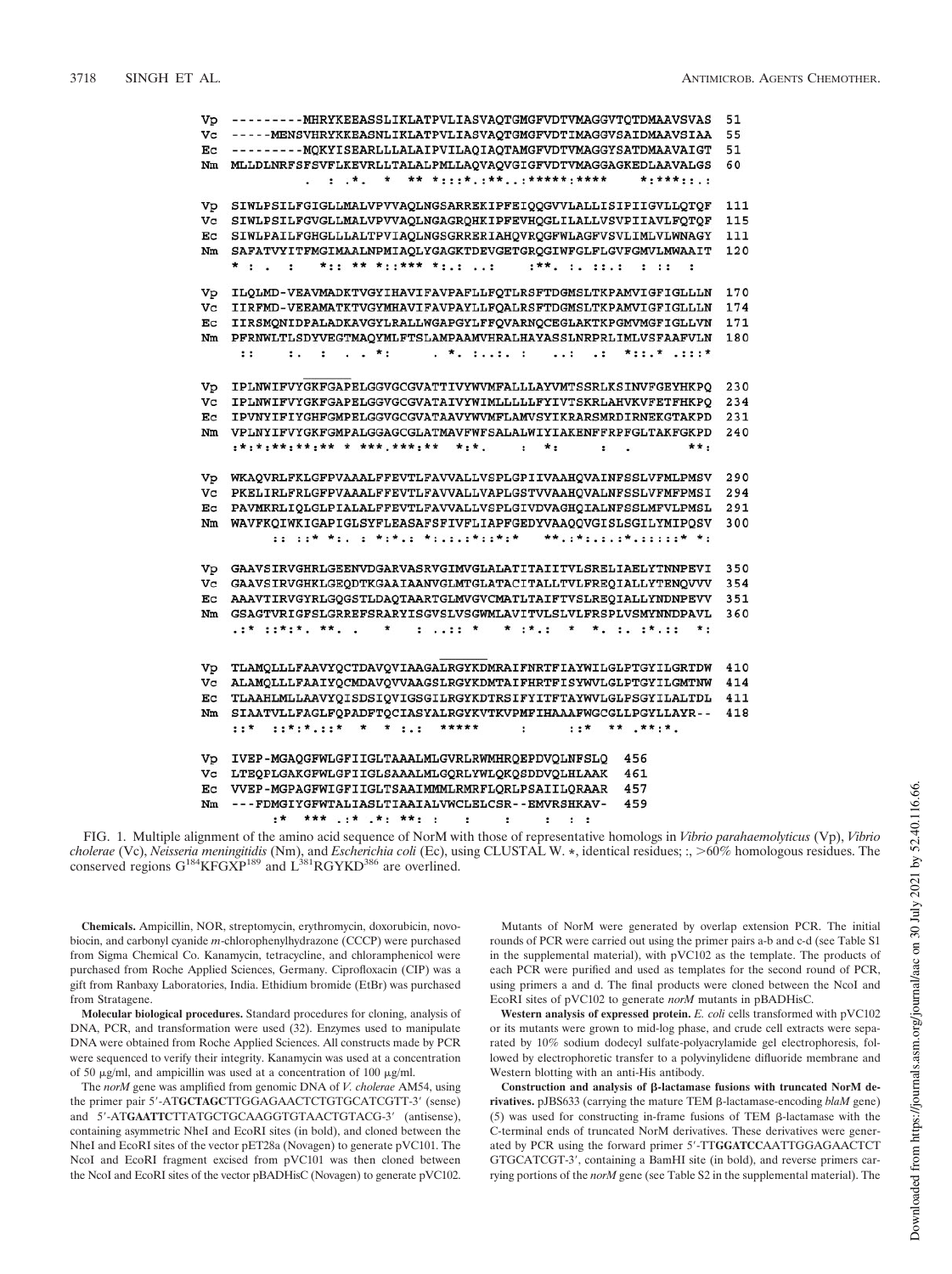PCR products were cloned between the BamHI and PvuII sites of pJBS633. *E. coli* JM105 was transformed with the ligation mixture, and transformants growing on LB agar plates containing 50  $\mu$ g/ml kanamycin were chosen for further analysis. Transformants containing in-frame NorM- $\beta$ -lactamase fusions were detected by the ability to grow when patched with toothpicks onto agar containing 200  $\mu$ g/ml ampicillin (6). MICs of ampicillin for individual cells of *E. coli* JM105 containing NorM-Xaa-TEM β-lactamase fusions (where Xaa represents the amino acid residue of NorM at the fusion junction) were determined by spotting  $4-\mu$ l samples of  $1:10^5$  diluted overnight cultures (approximately  $40$  cells) on LB agar plates containing a range of doubling concentrations of ampicillin.

**Construction and analysis of targeted CAT fusions.** The *cat* gene was PCR amplified from pACYC184, using the forward primer 5-AG**GGTACC**AAAAA AATCACTGGATATA-3' (KpnI site is shown in bold) and the reverse primer 5-ATA**AAGCTT**CGCCCCGCCCTGCCACTC-3 (HindIII site is shown in bold), and inserted between the KpnI and HindIII sites of pBADMycHisA, generating pBAD-CAT. Chloramphenicol acetyltransferase (CAT) constructions were created by targeted PCR fusion with derivatives of NorM, inserting KpnI sites after the amino acids of interest by using the forward primer 5-AT A**CTGCAG**ATTTGGAGAACTCTGAG-3, containing a PstI site (in bold), and reverse primers (see Table S2 in the supplemental material) carrying portions of the *norM* gene. The constructs were transformed into *E. coli* TG1 containing 100 g/ml ampicillin and tested for resistance to chloramphenicol as follows. Overnight cultures in LB medium were diluted 10-fold with fresh medium and allowed to grow for 3 h. Induction was then carried out by the addition of 0.05% L-arabinose for 1 h, and 4- $\mu$ l samples of a  $10^4$  dilution of the cultures were spotted onto plates containing different concentrations of chloramphenicol in combination with 0.2% L-arabinose. Growth was observed after 16 h.

**Drug susceptibility testing.** The MICs of drugs were determined in Mueller-Hinton agar (Hi-Media, India) containing different drugs at various concentrations. *E. coli* TG1Δ*acrAB* cells transformed with the wild-type or mutant *norM*harboring constructs were grown at 37°C in LB supplemented with ampicillin (100  $\mu$ g/ml) to an optical density at 600 nm of 1. A series of 10-fold dilutions were spotted on plates containing ampicillin (40  $\mu$ g/ml) and different concentrations of test drugs (38), and growth was observed after 16 h.

**Assay of norfloxacin accumulation in cells.** The assay of norfloxacin accumulation in cells was carried out as described earlier (1). Briefly, *E. coli* TG1-*acrAB* cells were grown in LB supplemented with 100  $\mu$ g/ml ampicillin to an  $A_{600}$  of 1. The cells were harvested, washed with 50 mM sodium phosphate buffer (pH 7.2), and suspended in the same buffer to an  $A_{600}$  of 20. Cells were energized with 0.2% glucose for 20 min at 30°C. Norfloxacin was added to a concentration of 10  $\mu$ g/ml. Where necessary, after 10 min, CCCP was added to the assay mixture at 100  $\mu$ M. Samples (100  $\mu$ l each) were taken at intervals, centrifuged at 6,000 rpm on a table-top centrifuge for 30 s, and washed with the same buffer. The pellet was suspended in 1 ml of 100 mM glycine-HCl buffer (pH 3.0). The suspension was shaken vigorously for 1 h at 37°C and then centrifuged at 13,000 rpm in a microcentrifuge for 5 min at room temperature. The fluorescence of the supernatant was measured with excitation at 277 nm and emission at 448 nm (13, 22) in a Hitachi spectrofluorimeter (model S4500). For each experiment, an aliquot of cells was filtered separately, before the addition of norfloxacin, using Whatman GF/C filters. The filters were dried and weighed to calculate the dry weight of the cells.

**Assay of ethidium bromide accumulation in cells.** Cells were grown as described above and suspended to an  $A_{600}$  of 0.5. The cell suspension (2.5 ml) was mixed with  $5 \mu M$  ethidium bromide and placed in a cuvette. Fluorescence was measured at excitation and emission wavelengths of 500 and 580 nm, respectively (19).

**Inactivation of** *V. cholerae norM***.** The *norM* deletion construct was generated by PCR, using genomic DNA of *V. cholerae* N16961 as the template. The primer pair sense 1 (5-AT**GAATTC**GAGCTCAACATGACAGTTGATGAG-3) and antisense 1 (5-AT**GGTACC**GATATTGAGCAATAACCCAA-3), containing asymmetric EcoRI and KpnI sites (in bold), was used to amplify an 842-bp fragment (fragment 1) encoding N-terminal amino acids 1 to 175 along with a 300-bp sequence upstream of *norM*. Similarly, the primer pair sense 2 (5-AT**G GTACC**CTTGGCTTGCCCACCGGTTA-3) and antisense 2 (5-AT**GGATCC** CCAGTAAGCAGCAAAAGTGC-3), containing asymmetric KpnI and BamHI sites (in bold), was used to amplify a 433-bp fragment (fragment 2) encoding amino acids 401 to 461 along with a 250-bp region downstream of *norM*. PCR-amplified fragment 1 was cloned between the EcoRI and KpnI sites of pUC19 to generate pAS101. Fragment 2 was then digested with KpnI and BamHI and cloned between the same sites of pAS101 to generate pAS102. The deleted *norM* gene from pAS102 was digested with BamHI and SacI and cloned into the suicide vector pWM91 (17; kindly provided by J. J. Mekalanos) between the same sites to generate pAS103. pAS103 was introduced into recipient *V.*

TABLE 1. Susceptibility to and accumulation of fluoroquinolones in *V. cholerae* and *E. coli* strains

|                                                                                                                                                                                     | MIC $(\mu g/ml)^a$             |                                           | Accumulation of NOR<br>$(\mu g mg^{-1}$ cell dry wt) <sup>b</sup>                                     |                                                                                                       |
|-------------------------------------------------------------------------------------------------------------------------------------------------------------------------------------|--------------------------------|-------------------------------------------|-------------------------------------------------------------------------------------------------------|-------------------------------------------------------------------------------------------------------|
| Strain                                                                                                                                                                              | <b>NOR</b>                     | <b>CIP</b>                                | <b>Before</b><br>addition<br>of CCCP                                                                  | After<br>addition<br>of CCCP                                                                          |
| <i>V. cholerae</i> strains<br>Wild type $(N16961)$<br>$NorM-KO$                                                                                                                     | 0.0156<br>0.001                | 0.0039<br>0.0004                          | $0.031 \pm 0.0012$<br>$0.331 \pm 0.0019$                                                              | $0.394 \pm 0.022$<br>$0.415 \pm 0.0025$                                                               |
| $E_{c}$ coli strains <sup>c</sup><br>$TG1\Delta acrAB$ harboring<br>pBADHisC (control)<br>norM wt/pBADHisC*<br>norM G187R/pBADHisC*<br>norM E190K/pBADHisC*<br>norM G192V/pBADHisC* | 0.016<br>0.063<br>0.016<br>0.5 | 0.004<br>0.125<br>0.032<br>0.004<br>0.125 | $0.367 \pm 0.009$<br>$0.191 \pm 0.012$<br>$0.298 \pm 0.009$<br>$0.386 \pm 0.011$<br>$0.188 \pm 0.008$ | $0.428 \pm 0.012$<br>$0.436 \pm 0.011$<br>$0.432 \pm 0.009$<br>$0.425 \pm 0.012$<br>$0.433 \pm 0.008$ |

*<sup>a</sup>* All experiments were carried out thrice with the same results.

 $<sup>b</sup>$  Data are means  $\pm$  standard deviations for three independent determina-</sup> tions.

*c* \*, *norM* wt/pBADHisC refers to the wild-type *norM* gene cloned into pBADHisC, *norM* G187R/pBAD HisC refers to the mutant *norM* gene encoding the G187R mutation cloned into pBADHisC, and so on.

*cholerae* N16961 cells by electroporation (15). Colonies were selected on LB plates supplemented with streptomycin and ampicillin. The streptomycin- and ampicillin-resistant colonies were patched on LB agar overnight to allow homologous recombination between flanking regions of pAS103. Cells were then selected for the ability to form colonies on 5% sucrose to select for excision of the integrated plasmid (9). Genomic DNAs isolated from the wild type and the knockout construct of *V. cholerae* were used for PCR amplification, using primers sense 1 and antisense 2, to identify the clones harboring the deletion in *norM*. PCR products were checked by sequencing.

## **RESULTS**

**Drug susceptibility testing in** *V. cholerae***.** In order to evaluate the role of *norM* in *V. cholerae*, the *norM* gene was inactivated. PCR amplification using primers for the flanking regions of the *norM* gene gave products of 1,842 and 1,179 bp for the wild type and the mutant, respectively (data not shown), which were sequenced to confirm the inactivation of *norM*. The knockout strain (designated NorM-KO) was  $>$ 10-fold more sensitive to FQs (Table 1) than the wild type. In addition, the MIC of ethidium bromide decreased from 512  $\mu$ g/ml for the wild type to 128 µg/ml for NorM-KO.

**Drug susceptibility testing in** *E. coli***.** In order to evaluate the contribution of NorM to drug resistance, *norM* was expressed in  $E$ . *coli* TG1 $\Delta$ *acrAB*, which is hypersensitive to many drugs due to a deficiency in the major multidrug efflux pump AcrAB (28). The drug susceptibilities of  $E$ . *coli* TG1 $\Delta$ *acrAB* cells harboring the vector alone (control) or pVC102 (the vector carrying the *norM* gene) are shown in Table 2. *E. coli* TG1 $\Delta$ *acrAB*/ pVC102 was resistant to norfloxacin (60-fold), ciprofloxacin (30-fold), and ethidium bromide (16-fold) but not to sparfloxacin, a hydrophobic FQ. We also observed reproducibly low levels (two- to fourfold) of resistance to streptomycin, erythromycin, kanamycin, and doxorubicin (Table 2). Considering that the NorM protein of *V. cholerae* conferred high resistance to FQs, we designated NorM as an FQ efflux pump. These studies were repeated in the presence of CCCP  $(25 \mu M)$ , an energy uncoupler that has been shown to inhibit the action of other efflux pumps (26). CCCP reduced the MICs of norfloxacin, ciprofloxacin, and ethidium bromide for *E. coli* TG1ΔacrAB/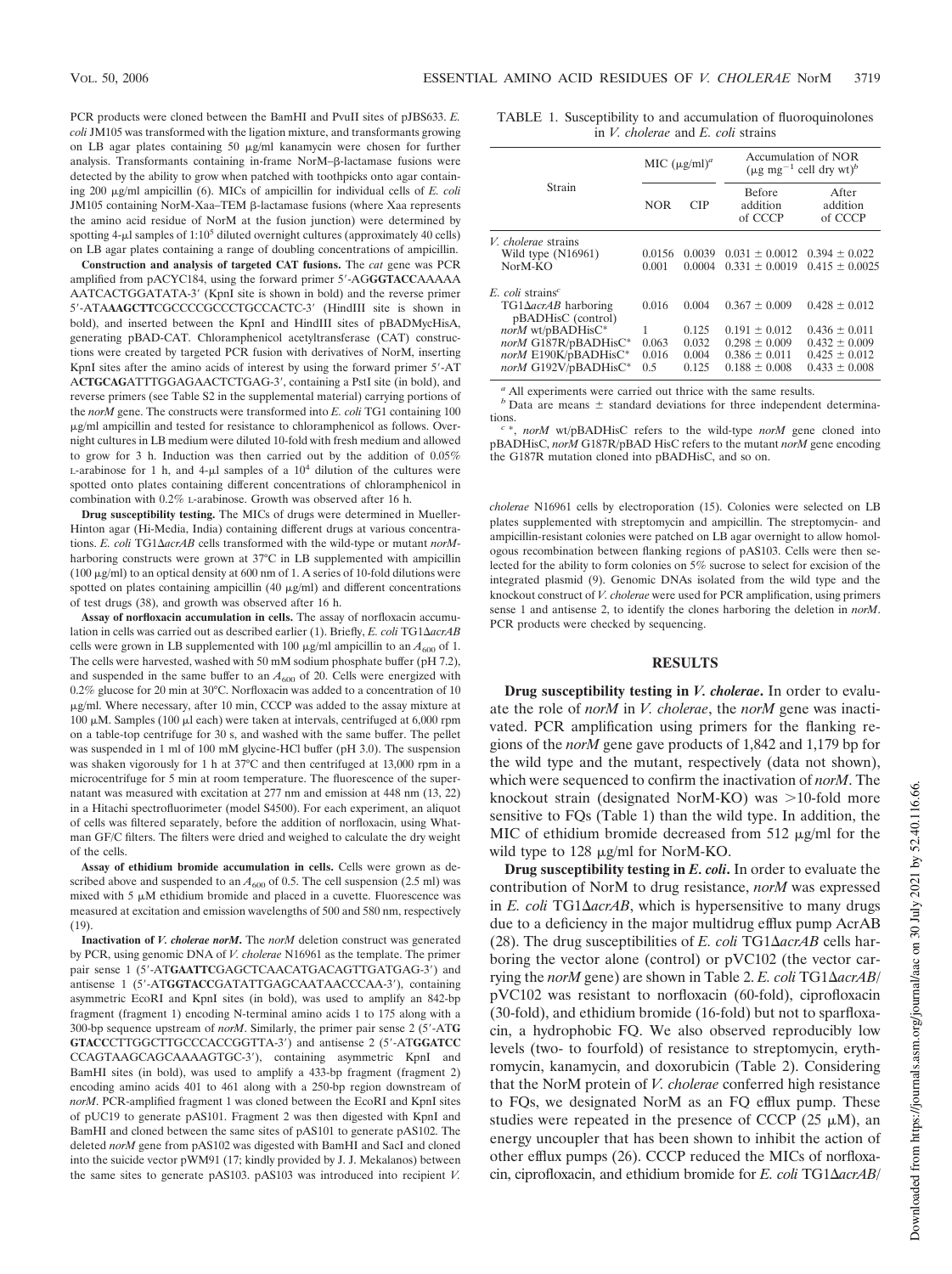TABLE 2. Susceptibility of *norM*-harboring *E. coli* TG1ΔacrAB to different compounds

|                       | MIC $(\mu g/ml)^b$          |                  |  |  |
|-----------------------|-----------------------------|------------------|--|--|
| Compound <sup>a</sup> | $TG1\Delta acrAB$           | TG1ΔacrAB/pVC102 |  |  |
| <b>NOR</b>            | 0.016                       | 1                |  |  |
| <b>CIP</b>            | 0.004                       | 0.125            |  |  |
| EtBr                  | 2                           | 32               |  |  |
| <b>CCCP</b>           | 32                          | 32               |  |  |
| NOR plus CCCP         | 0.016                       | 0.016            |  |  |
| CIP plus CCCP         | 0.004                       | 0.004            |  |  |
| EtBr plus CCCP        |                             | 1                |  |  |
| <b>SPX</b>            | 0.007                       | 0.007            |  |  |
| <b>KAN</b>            |                             | 4                |  |  |
| TET                   | 0.25                        | 0.25             |  |  |
| CHL                   | 1                           |                  |  |  |
| Streptomycin          | 2                           | 4                |  |  |
| Erythromycin          | 0.5                         | 1                |  |  |
| Doxorubicin           | 8                           | 16               |  |  |
| Novobiocin            | $\mathcal{D}_{\mathcal{L}}$ | 2                |  |  |
| Rhodamine 6G          | 16                          | 16               |  |  |
| Acriflavin            | 2                           | 2                |  |  |

*<sup>a</sup>* NOR, norfloxacin; CIP, ciprofloxacin; EtBr, ethidium bromide; SPX, sparfloxacin; KAN, kanamycin; TET, tetracycline; CHL, chloramphenicol. *<sup>b</sup>* All experiments were carried out thrice with the same results.

pVC102, suggesting that NorM is a proton motive force-dependent pump.

**Determination of the topology of NorM by analyses of NorM–-lactamase and NorM-CAT fusions.** A model of the secondary structure of NorM was developed by using the HMMTOP algorithm (35, 36) (available freely at http://www .enzim.hu/hmmtop) (Fig. 2). In order to validate the predicted topology, targeted fusions of NorM were generated with the N-terminal end of the TEM β-lactamase or CAT reporter. *E*.  $\text{coll}$  JM105 had an MIC of 4  $\mu$ g/ml for ampicillin. The NorM -Xaa–TEM β-lactamase transformants, in which Xaa (the NorM amino acid at the fusion junction) was  $G^{41}$ ,  $D^{47}$ ,  $S^{52}$ ,  $\mathrm{R}^{118}, \, \mathrm{E}^{124}, \, \mathrm{K}^{129}, \, \mathrm{G}^{184}, \, \mathrm{P}^{189}, \, \mathrm{G}^{192}, \, \mathrm{G}^{195}, \, \mathrm{P}^{268}, \, \mathrm{V}^{279}, \, \mathrm{R}^{340}, \, \mathrm{E}^{349},$  $Q^{351}$ ,  $T^{412}$ , or  $K^{423}$ , had MICs of 200  $\mu$ g/ml or more for ampicillin, consistent with the view that these fusion sites were each in the periplasm, since  $\beta$ -lactamase fusion proteins can provide *E*. *coli* with ampicillin resistance only if the -lactamase moiety is translocated to the periplasm (5). The cytoplasmic location of amino acids was studied by analyzing the NorM-Xaa–CAT fusion transformants, in which Xaa (the NorM amino acid at the fusion junction with CAT) was  $K^{17}$ ,  $Q^{78}$ ,  $E^{91}$ ,  $G^{95}$ ,  $Q^{148}$ ,  $D^{155}$ ,  $A^{163}$ ,  $S^{218}$ ,  $E^{228}$ ,  $P^{247}$ ,  $I^{300}$ ,  $N^{319}$ ,  $Q^{374}$ ,  $V^{375}$ ,  $Y^{384}$ ,  $R^{393}$ , or  $Q^{442}$ . *E. coli* TG1 harboring these fusions showed chloramphenicol resistance, consistent with the view that these fusion sites were each in the cytoplasm, since CAT fusion proteins can provide *E. coli* with chloramphenicol resistance only if CAT is present in the cytosol. Negative validation of the predicted topology was carried out by analyzing -lactamase constructs generated by fusion to transmembrane  $(C^{196}$  and  $C^{197})$  or cytoplasmic  $(D^{155})$  and  $E^{228})$  amino acids as well as by analyzing CAT constructs fused to transmembrane  $(C^{196} \text{ and } C^{197})$  or periplasmic  $(D^{47} \text{ and } E^{124})$  amino acids. Fusions to  $D^{155}$  or  $E^{228}$  were ampicillin sensitive. Fusions to  $D^{47}$  or  $E^{124}$  were chloramphenicol sensitive. Fusions to  $C^{196}$  or C<sup>197</sup> were both ampicillin and chloramphenicol sensitive. We

concluded that the experimentally determined topology corroborated the predicted topology depicted in Fig. 2.

**Effects of specific mutations in amino acids located in periplasmic loops on the function of NorM.** The motif  $G^{184}$ KFGAP<sup>189</sup> is located in the periplasmic loop between TMS 5 and 6 (Fig. 2) and is conserved among several members of the MATE family (Fig. 1). Deletion of this conserved region rendered the mutant NorM  $(\Delta G^{184} - P^{189})$  protein highly susceptible to norfloxacin (Table 3). In order to further identify important residues in this region, we replaced  $G^{184}$  with valine or tryptophan. These replacements caused a complete loss of activity of NorM, as assessed by determining the MIC of norfloxacin as well as that of ciprofloxacin for *E. coli* TG1 $\triangle$ *acrAB* cells harboring the respective plasmids. However, replacement of G<sup>184</sup> with alanine led to the retention of a significant amount of wild-type activity ["activity," as referred to in the following paragraphs, means the ability of the *norM*-harboring construct(s) to impart norfloxacin resistance, as assessed by the MIC]. Valine differs from glycine in being more space-filling and exhibiting a lower propensity for forming a  $\beta$ -turn structure. Consistent with this, the substitution G184A did not cause a large change in activity. By the same token, replacement of  $G^{187}$  with arginine or valine significantly reduced the wild-type activity, whereas replacement with alanine did not alter the activity. The positively charged lysine at position 185 was essential for NorM activity. Replacement of  $K^{185}$  with isoleucine, but not with arginine, resulted in a complete loss of NorM activity (Table 3). A positive charge therefore appeared necessary at position 185. The P189S mutant completely abolished NorM activity. Replacement of  $G^{192}$  and  $G^{195}$ , two other conserved residues in the predicted periplasmic loop between TMS 5 and 6, did not alter NorM activity (Table 3).

**Effects of replacement of conserved residues in cytoplasmic loops.** The region  $L^{381}RGYKD^{386}$  in the cytoplasmic loop between TMS 10 and TMS 11 (Fig. 2) is conserved (Fig. 1). Replacement of  $L^{381}$  with proline,  $R^{382}$  with glycine,  $G^{383}$  with valine,  $K^{385}$  with isoleucine, and  $D^{386}$  with valine did not alter the activity of NorM (Table 3). However, replacement of  $Y^{384}$ with phenylalanine, histidine, or serine showed reductions in



FIG. 2. Schematic representation of the predicted secondary structure of NorM. The 12 transmembrane helices are boxed. The topology was designed based on the algorithm HMMTOP (31, 32) and was confirmed by analysis of  $\beta$ -lactamase and chloramphenicol acetyltransferase fusions with the *norM* gene.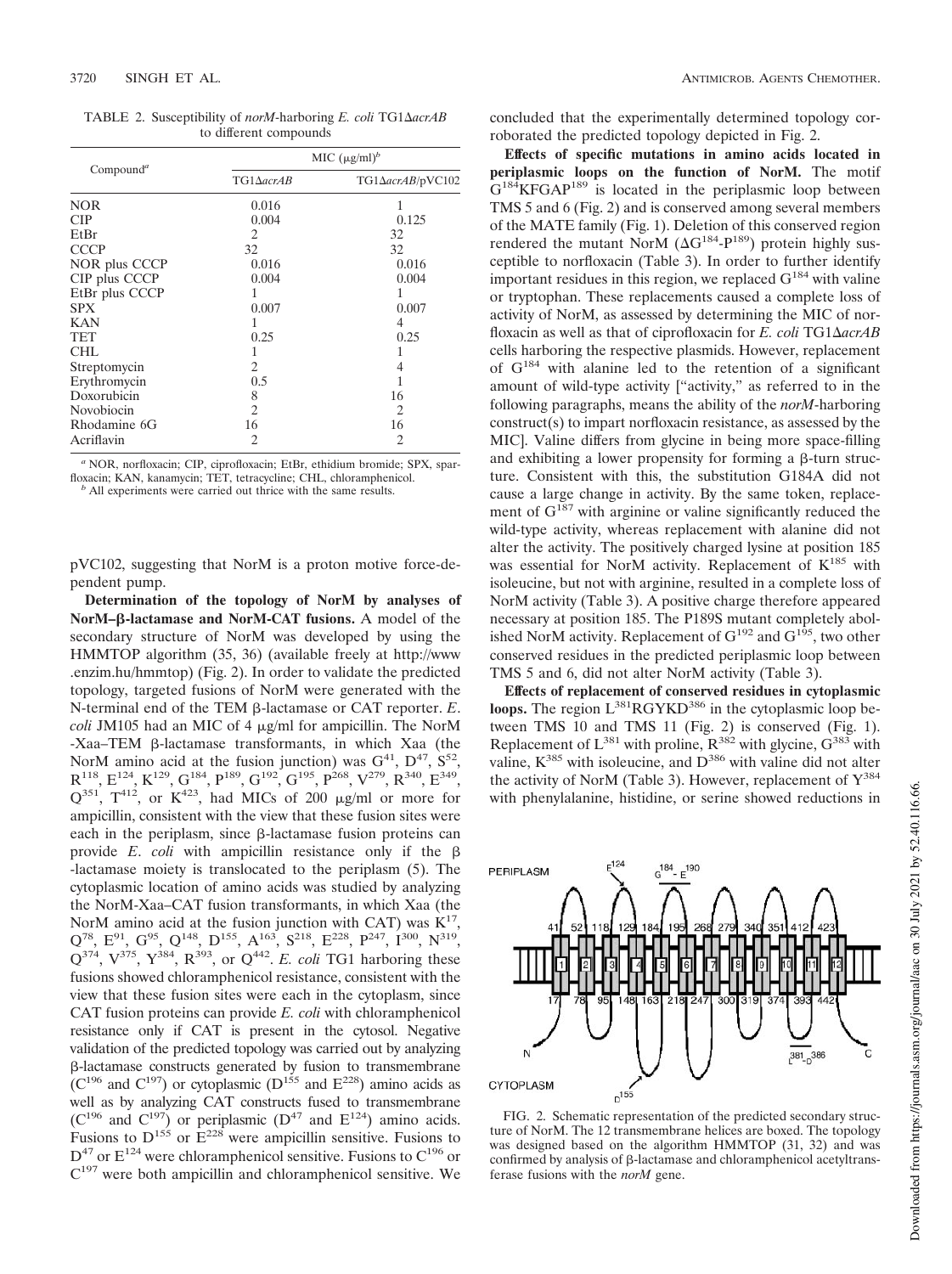TABLE 3. Norfloxacin resistance of *E. coli* TG1 $\triangle$ *acrAB* expressing mutant NorM proteins*<sup>a</sup>*

| ${\bf D155V} \hspace{1cm} 0.063 \\ \Delta [{\bf G}^{184}{\bf KFGAP}^{189}] \hspace{1cm} 0.016$ | NorM mutant | NOR MIC (µg/ml) |
|------------------------------------------------------------------------------------------------|-------------|-----------------|
|                                                                                                |             |                 |
|                                                                                                |             |                 |
|                                                                                                |             |                 |
|                                                                                                |             |                 |
|                                                                                                |             |                 |
|                                                                                                |             |                 |
|                                                                                                |             |                 |
|                                                                                                |             |                 |
|                                                                                                |             |                 |
|                                                                                                |             |                 |
|                                                                                                |             |                 |
|                                                                                                |             |                 |
|                                                                                                |             |                 |
|                                                                                                |             |                 |
|                                                                                                |             |                 |
|                                                                                                |             |                 |
|                                                                                                |             |                 |
|                                                                                                |             |                 |
|                                                                                                |             |                 |
|                                                                                                |             |                 |
|                                                                                                |             |                 |
|                                                                                                |             |                 |
|                                                                                                |             |                 |
|                                                                                                |             |                 |
|                                                                                                |             |                 |
|                                                                                                |             |                 |
|                                                                                                |             |                 |
|                                                                                                |             |                 |
|                                                                                                |             |                 |
|                                                                                                |             |                 |
|                                                                                                |             |                 |
|                                                                                                |             |                 |
|                                                                                                |             |                 |
|                                                                                                |             |                 |
|                                                                                                |             |                 |
|                                                                                                |             |                 |
|                                                                                                |             |                 |
|                                                                                                |             |                 |
|                                                                                                |             |                 |
|                                                                                                |             |                 |
|                                                                                                |             |                 |
|                                                                                                |             |                 |
|                                                                                                |             |                 |
|                                                                                                |             |                 |
|                                                                                                |             |                 |
|                                                                                                |             |                 |
|                                                                                                |             |                 |
|                                                                                                |             |                 |
|                                                                                                |             |                 |
|                                                                                                |             |                 |
|                                                                                                |             |                 |

*<sup>a</sup>* All experiments were carried out thrice with the same results.

NorM activity corresponding to MICs of 0.125, 0.063, and 0.25  $\mu$ g/ml, respectively (Table 3), indicating that Y<sup>384</sup> plays an important role in NorM activity. Partial retention of activity in the Y384 $\rightarrow$ S and Y384 $\rightarrow$ F mutants suggested that the -OH group (common to tyrosine and serine) as well as the phenyl ring (common to tyrosine and phenylalanine) likely has a bearing on NorM activity. Replacement of  $Y^{384}$  with histidine altered NorM activity, suggesting that a positively charged functional group is not favored at this position. Mutagenesis of  $M^{387}$ , which is not a conserved residue, caused no significant change in NorM activity.

**Effects of replacement of cysteine residues on NorM activity.** There are three cysteine residues in the deduced amino acid sequence of NorM (Fig. 1), all of which are in transmembrane segments (Fig. 2). In order to determine whether one of these cysteines is in a region of functional significance, we analyzed variants in which NorM cysteines were replaced individually by serine. In one (C196S) of the three instances, the  $C\rightarrow S$  derivative displayed an eightfold higher susceptibility than the wildtype protein, while in the remaining two cases (C330S and C369S), NorM activity remained unaltered (Table 3). Multiple alignments identified the cysteine at position 196 of *V. cholerae* (Fig. 1) as a conserved residue in 17 NorM homologs (data not shown).

**Effects of replacement of acidic residues on NorM activity.** NorM contains 13 glutamic acid (at positions 2, 11, 91, 123, 124, 190, 228, 237, 255, 308, 341, 349, and 417) and 9 aspartic acid (at positions 36, 47, 121, 155, 310, 371, 386, 452, and 453) residues. All of the acidic residues were replaced individually with valine (Table 3). The activity of each of the mutant proteins was analyzed by drug susceptibility testing. All of the mutant proteins in which acidic residues were mutagenized were active enough to sustain a level of resistance practically identical to that of the wild type, except in the cases of  $E^{124}$ , D<sup>155</sup>, and E<sup>190</sup> mutants. The E124V and D155V substitutions had partial but significant effects on drug susceptibility.  $E^{190}$ , the only acidic residue in the periplasmic loop between TMS 5 and 6, led to a complete loss of activity when replaced with either lysine, alanine, or valine. The substitution E190D did not influence the norfloxacin resistance-imparting phenotype of NorM, thus highlighting the importance of an acidic residue at position 190. In order to demonstrate the expression of mutated proteins in *E. coli*, Western analysis was carried out with crude cell extracts and an anti-His antibody. The results obtained with a representative set of mutants are presented in Fig. 3. Equal levels of expression were observed for all mutants compared to the expression level of wild-type NorM, indicating that decreased expression or instability of the mutant protein was not responsible for the impaired efflux pump activity in any case.

**Accumulation of norfloxacin in intact cells of** *V. cholerae* **and** *E. coli***.** The accumulation of norfloxacin in NorM-KO was higher than that in the wild-type strain (Table 1). Disruption of efflux pump activity with CCCP led to the accumulation of



FIG. 3. Western blot analysis of recombinant NorM and its mutants. Wild-type NorM and site-directed mutants (as indicated in the figure) were expressed in *E. coli* TG1 $\triangle$ *acrAB* as N-terminally Histagged proteins. Cell lysates were separated by sodium dodecyl sulfatepolyacrylamide gel electrophoresis, followed by Western blotting using an anti-His monoclonal antibody.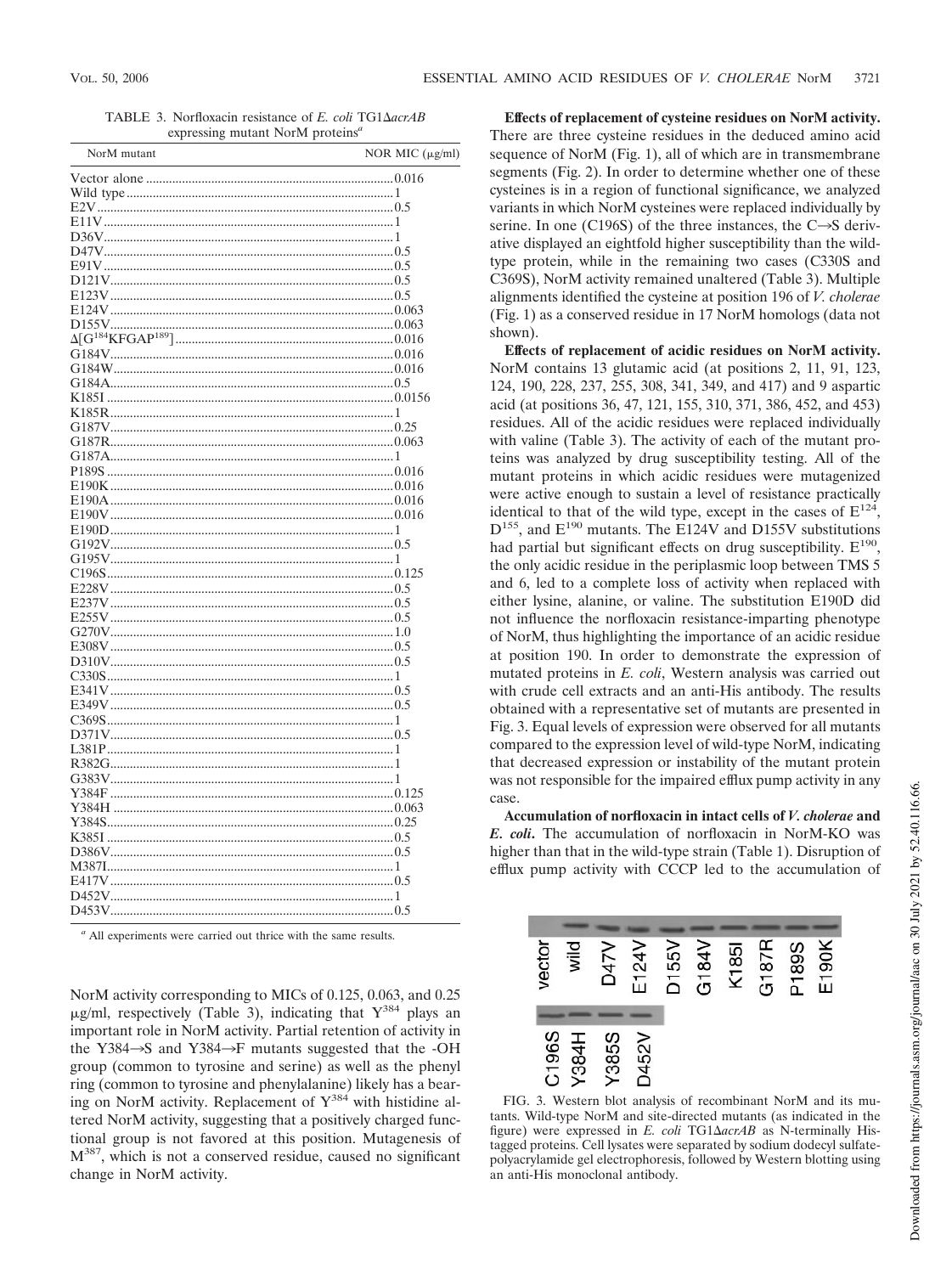norfloxacin in the parent strain to the level observed in NorM-KO, suggesting a role for NorM in FQ efflux. These data were in harmony with the increased sensitivity of NorM-KO to FQs compared to that of the wild-type strain (Table 1). In addition, the accumulation of EtBr was higher (1.30  $\pm$  0.0015  $\mu$ g mg<sup>-1</sup> dry weight of cells) in NorM-KO than in the wild type (0.7  $\pm$ 0.0012  $\mu$ g mg<sup>-1</sup> dry weight of cells). After the addition of CCCP, both strains showed similar levels of accumulation of EtBr (wild type, 1.41  $\pm$  0.0015 µg mg<sup>-1</sup> dry weight of cells; NorM-KO,  $1.37 \pm 0.0031 \mu g$  mg<sup>-1</sup> dry weight of cells). Norfloxacin accumulation was also determined for *E. coli* TG1 $\Delta$ *acrAB* harboring the vector alone or a vector carrying wild-type *norM* or its mutants. The results obtained with a representative set of mutants are presented in Table 1. These mutants are as follows: (i) NorM G192V (as resistant as the wild type), (ii) NorM G187R (partially resistant), and (iii) NorM E190K (as sensitive as TG1Δ*acrAB* alone). *E. coli* TG1ΔacrAB cells harboring wild-type *norM* or the G192V mutant showed lower levels of norfloxacin accumulation than cells harboring the vector alone (Table 1). Accumulation was comparable in cells harboring the E190K mutant or the vector alone. The accumulation of norfloxacin in cells harboring the G187R mutant was intermediate between the levels observed in cells harboring the vector alone and those harboring the G192V mutant. We concluded that the results obtained by susceptibility testing correlated directly with the levels of norfloxacin accumulation in the cells. The addition of CCCP to the assay mixture increased the accumulation to the level in control cells (Table 1). These data argue in favor of a role of proton motive force-dependent, NorM-mediated norfloxacin efflux in norfloxacin susceptibility in the above instances.

## **DISCUSSION**

Recently, it was reported that NorM, a putative multidrug efflux protein of the MATE family from *V. parahaemolyticus*, confers resistance to hydrophilic FQs, such as norfloxacin and ciprofloxacin, but not to hydrophobic quinolones, such as sparfloxacin and nalidixic acid (21). Consistent with this, we report here that NorM of *V. cholerae* expressed in *E. coli* conferred high-level resistance  $(>10$ -fold) to norfloxacin, ciprofloxacin, and ethidium bromide and low-level resistance (2- to 4-fold) to kanamycin, streptomycin, erythromycin, and doxorubicin. No resistance was observed towards sparfloxacin, tetracycline, chloramphenicol, novobiocin, or CCCP (Table 2). We therefore concluded that NorM of *V. cholerae* has functional similarity to NorM of *V. parahaemolyticus* (21) and NorMI of *Brucella melitensis* (4). In the presence of CCCP (25  $\mu$ M), *E. coli* TG1ΔacrAB harboring the wild-type *norM* gene became as sensitive to norfloxacin, ciprofloxacin, and ethidium bromide as the strain harboring the empty vector. In addition, *E. coli* TG1ΔacrAB harboring the wild-type norM gene showed less norfloxacin accumulation than the strain harboring the empty vector. The increase in accumulation upon addition of CCCP suggested that NorM is a drug/ion antiporter. The specific role of NorM in FQ resistance was further strengthened by our observations that inactivation of *V. cholerae norM* rendered the strain hypersusceptible to FQs. Efflux of norfloxacin and ethidium bromide was also impaired in the knockout strain. The increased expression of *norM* in some previously described

clinical isolates (1; our unpublished observations) points in the direction of NorM having a role in FQ resistance in clinical isolates as well. Whether the inactivation of *norM* in these strains lowers the MICs for hydrophilic FQs, however, remains to be tested.

Phylogenetic analysis of prokaryotic MATE family transporters reveals two subfamilies, with one belonging to the NorM branch and the other belonging to the DinF branch (7). Phylogeny-based clustering is likely to determine the substrate specificity of the MATE family transporters (7). Consistent with this view, Begum et al. have shown that in *V. cholerae*, members of the DinF family are unlikely to be major contributors to FQ resistance (2). In the complement of MATE family transporters of *V. cholerae*, NorM would therefore be predicted to have a major role in conferring FQ resistance. The present study has validated this prediction. It is also consistent with reports from several groups  $(20, 21, 31)$  that members of the NorM family specifically confer resistance to hydrophilic but not hydrophobic FQs.

The prediction of NorM topology using the online algorithm HMMTOP 2.0 (35, 36) was validated by fusing C-terminal truncations of NorM to either the CAT or TEM  $\beta$ -lactamase reporter. The GXFGXP motif, which is conserved in the NorM family but not in the DinF family, was localized to a periplasmic loop between TMS 5 and 6. Deletion of  $G^{184}KFGAP^{189}$ completely abolished NorM activity, as assessed by drug susceptibility testing, pointing towards a crucial role of this motif in defining the substrate specificity of NorM. Amino acids present in large periplasmic loops have also been implicated in substrate recognition of MexD, a component of the tripartite MexCD-OprJ pump of *P. aeruginosa* (14), and in the trimerization of MexB and/or its interaction with MexA (18). Substitution at  $G^{184}$  led to a loss of activity in each case, except when  $G^{184}$  was replaced by alanine, indicating that the structural requirement at this position is very strict.  $G^{184}$  probably makes a turn which does not leave enough room to tolerate bulky side chains at this position. Similarly, the loss of activity in  $G^{187}$  mutants also likely correlates with the extent of destabilization or distortion of the peptide backbone, with the substitution G187 $\rightarrow$ A having no effect. The contribution of K<sup>185</sup> may be due to an intraloop charge-neutralization salt bridge between  $K^{185}$  and  $E^{190}$ , because replacement of either of these residues with either a neutral or oppositely charged residue was associated with a loss of activity. Mutation of the glycines at positions 192 and 195 individually to valine did not confer any change in the norfloxacin resistance-imparting character of NorM, indicating that there is likely no turn in the NorM peptide backbone in this region. The cytoplasmic loop between TMS 10 and 11 harbors the conserved region L<sup>381</sup>RGYKD<sup>386</sup>. All of the amino acid residues in this region were targeted for mutagenesis. Y<sup>384</sup> alone was found to be required for NorM activity. Among the three cysteine residues of NorM, only the replacement of  $C^{196}$  (predicted to be located within the transmembrane helix close to the periplasmic loop connecting TMS 5 and 6) with serine had a bearing on activity.

NorM conferred resistance to norfloxacin, ciprofloxacin, and the cationic substrate ethidium bromide. At physiological pH, it is expected that the piperazine rings of both ciprofloxacin and norfloxacin are positively charged (31). This led us to focus on the role of acidic residues in NorM activity.  $E^{124}$ ,  $D^{155}$ , and